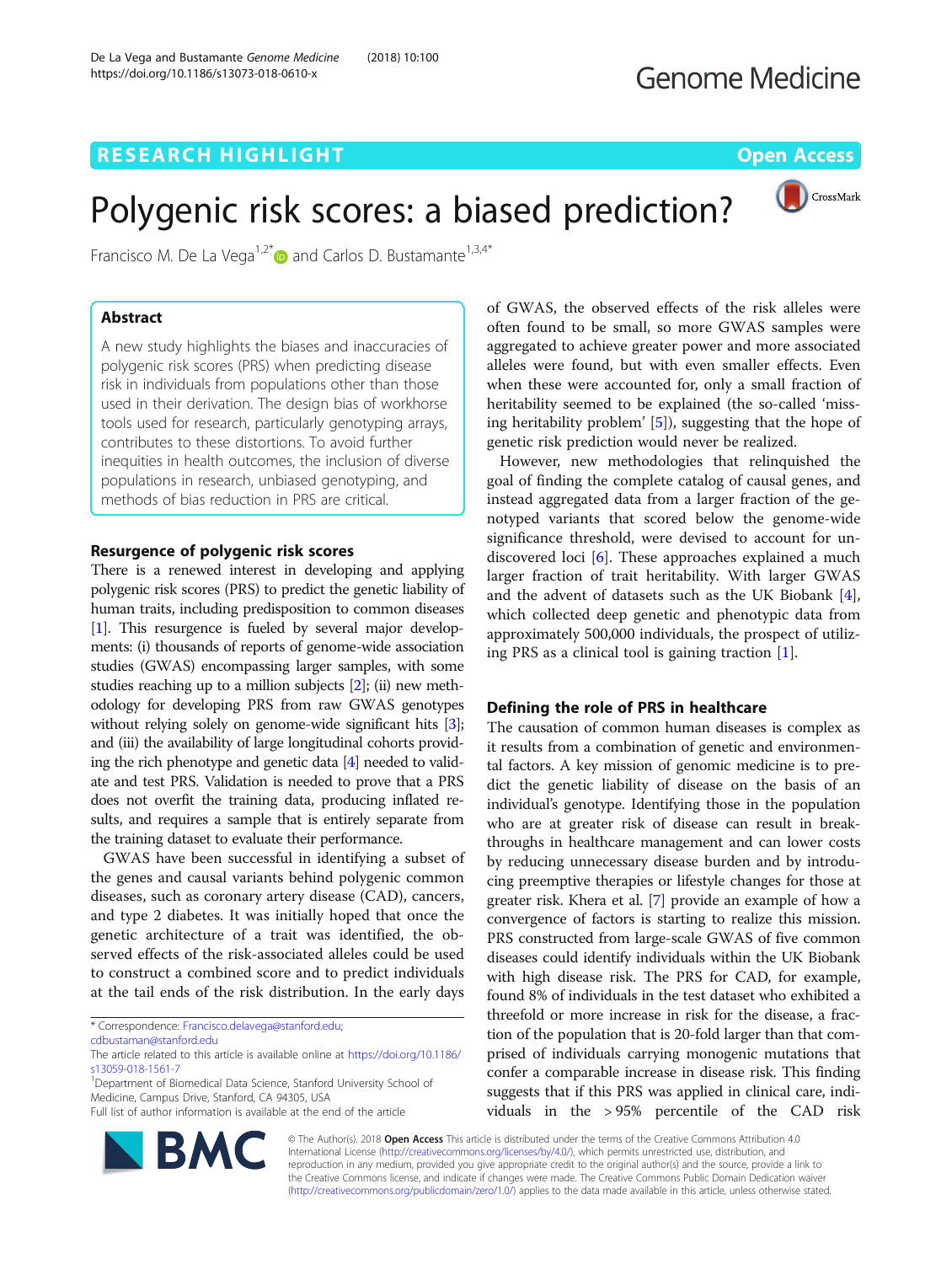distribution could be started on statins and prescribed a healthier diet, probably preventing morbidity and untimely mortality in this population.

Many more recent or upcoming studies have used similar approaches to describe PRS for a multitude of traits. And as obtaining genotype array data is becoming more inexpensive, there are now suggestions that the time has come to apply PRS in clinical care [[1,](#page-2-0) [7\]](#page-2-0). But, are PRS ready for prime time?

#### The bias in the machine

There are several potential pitfalls in the construction of PRS that could affect how they perform in real-world clinical populations. One of the most obvious is that they suffer from the same bias that most genetics research experiences: a lack of diversity in the populations recruited for genetic studies [\[8\]](#page-2-0). Until recently, over 80% of participants in genetic studies have been of European descent, 14% have been Asian, and just 6% have been from other populations [[8](#page-2-0)]. Disease-associated alleles can have significantly different frequencies between populations as the result of demographic events, such as migrations and population bottlenecks, which can lead to discovery bias. In addition, linkage disequilibrium-based pruning or adjustments performed as part of the construction of the PRS [\[3\]](#page-2-0) can contribute bias, because of the limited reference haplotype panels for diverse populations. Accordingly, Martin et al. [\[9\]](#page-2-0) reported that PRS derived from European-based GWAS show biases in different, often unpredictable, directions when tested in non-European cohorts.

A recent report from Kim et al. [\[10\]](#page-2-0) not only confirms that PRS derived from GWAS of European-ancestry samples can misestimate risk when applied to other populations, but also that the very tools used to genotype the GWAS samples contain bias and contribute significantly to the misestimation of disease risk across populations. These researchers first showed that disease allele frequencies for loci in the National Human Genome Research Institute (NHGRI) catalog of published GWAS studies differ significantly between Europeans and other populations sampled in the 1000 Genomes Project. Second, they observed that Africans exhibit significantly higher risk allele frequencies, a difference that is higher for ancestral risk alleles (i.e., the allele sequence present in hominid common ancestors) than for derived risk alleles (i.e., sequences that arose in the human population more recently). When risk alleles are binned into disease categories, those diseases with a higher proportion of causal ancestral alleles show elevated average risk allele frequencies in Africa. This skew in risk allele frequencies is sometimes discordant with known differences in disease prevalence between populations (e.g., for cardiovascular disease, African-Americans have a higher incidence but a PRS showed lower risk for Africans), implying that genetic disease risks may be misestimated, most significantly for individuals with African ancestry.

Furthermore, the commercial single nucleotide polymorphism (SNP) genotyping arrays used in GWAS have a strong ascertainment bias, as these SNPs were selected from the sequencing data of a small sample of individuals, mostly of European descent. Through simulations, Kim et al. [\[10\]](#page-2-0) show that this ascertainment bias alone can cause disease risks to be misestimated. On the other hand, simulations using whole-genome sequencing show much reduced (although not completely eliminated) biases in allele frequency differences between Africans and non-Africans, particularly when sample sizes increase. These results suggest that performing GWAS in more diverse samples, which include participants from around the world, is not sufficient to reduce discovery bias [[8\]](#page-2-0), because performing such studies with standard commercial SNP arrays would still result in biases. This is an important insight, as SNP arrays are inexpensive and genetic studies planned around the world are cost-constrained. Performing whole-genome sequencing in place of using SNP arrays would alleviate the ascertainment bias problem, but would increase costs by orders of magnitude. How might we resolve this dilemma?

#### Overcoming biases

A number of approaches have been proposed to reduce the biases in PRS with respect to their application in populations with diverse or admixed ancestry. Clearly, the inclusion of more diverse populations in GWAS and biobanking is essential to reducing biases and addressing health disparities [\[8\]](#page-2-0). These studies also require improved arrays designed for cosmopolitan samples and informed by diverse variant discovery efforts. Whole-genome sequencing would be the ideal platform on which to perform such studies but, until costs drop further, alternative approaches, such as low-coverage sequencing, have been proposed. Low-coverage sequencing at  $\langle 1 \times \text{depth} \rangle$  now has costs approaching those of SNP microarrays and could impute a set of genotypes with high accuracy. Imputation relies, however, on haplotype reference panels that are mostly available for individuals of European descent and East Asians, and consequently imputation into other populations is less accurate. In the absence of truly cosmopolitan GWAS data and validation cohorts, statistical adjustments of the PRS derived from European data could be applied to predict risk in other populations more closely. Kim et al. [[10](#page-2-0)] suggest a method that considers whether the risk allele is ancestral or derived and show encouraging results in their simulations, but more research is needed in this area.

#### Towards precision health equity

Biases in genetic research have created the potential for health disparities [\[8\]](#page-2-0). PRS based on GWAS of European-